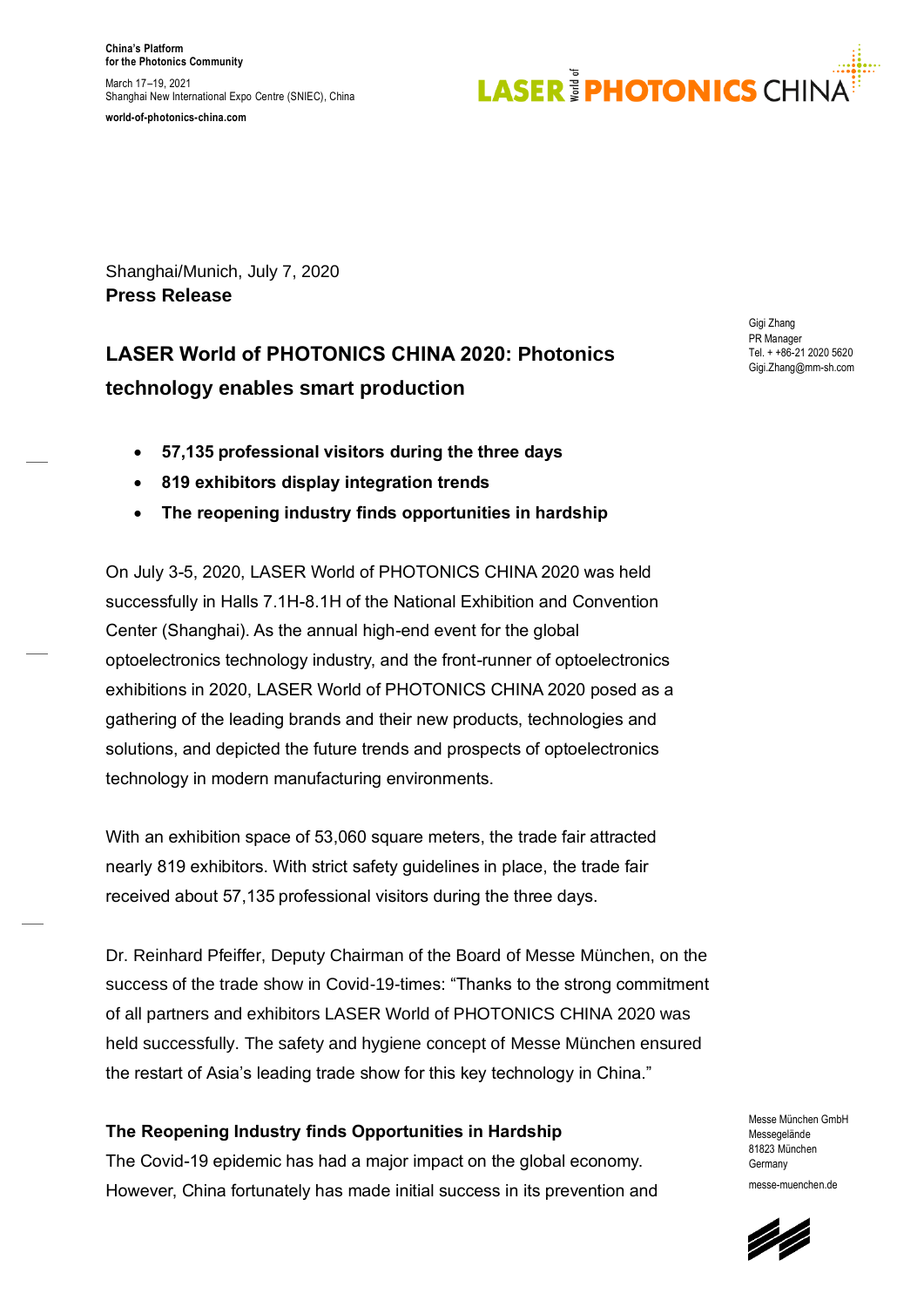# **LASER PHOTONICS CHINA**

#### **Press Release** | July 7, 2020 | 2/7

control, laying a foundation for the gradual restoration of economic activities. The laser industry has also been gradually revitalized as companies resume daily operations and production. In recent years, benefiting from China's support to intelligent manufacturing and the expanding application market, the Chinese laser industry has entered a period of rapid development.

Mr. Stephen Lu, Chief Operations Officer of Messe München Shanghai, expressed his satisfaction: "The first Laser World of PHOTONICS CHINA in 2006 impressed me with a lot of leading enterprises from the USA, Germany and Japan. In the past 15 years, we have seen a lot of high-quality Chinese laser enterprises grow stronger in the international market."

Mr. Wang Youliang, Director of the Laser Processing Committee, China Optical Society, mentioned: "The year 2020 is indeed very special. After 10 golden years of development, the laser industry in China is entering a period of transition. Coupled with the impact of the Covid-19 epidemic, the challenge we are facing is unprecedented. However, the challenges can mean crisis, but they are also be opportunities."

At LASER World of PHOTONICS CHINA 2020, exhibitors from the laser, infrared, optics and other industries have made contributions to the fight against the Covid-19 epidemic with IR thermal imaging body temperature screening technology, IR temperature measurement, and anti-counterfeiting laser marking technologies which are essential in the reopening of businesses. Laser World of PHOTONICS CHINA, together with China's laser optoelectronics industry, has established a comprehensive procurement and supply system that covers the upstream and downstream of the industry. In the future, new requirements for production processes will increase demand for photonics technology. While promoting the vigorous development of the Chinese manufacturing industry, the trade fair also attracted German and Japanese pavilions to present their advanced technology and applications in optoelectronics and related industries.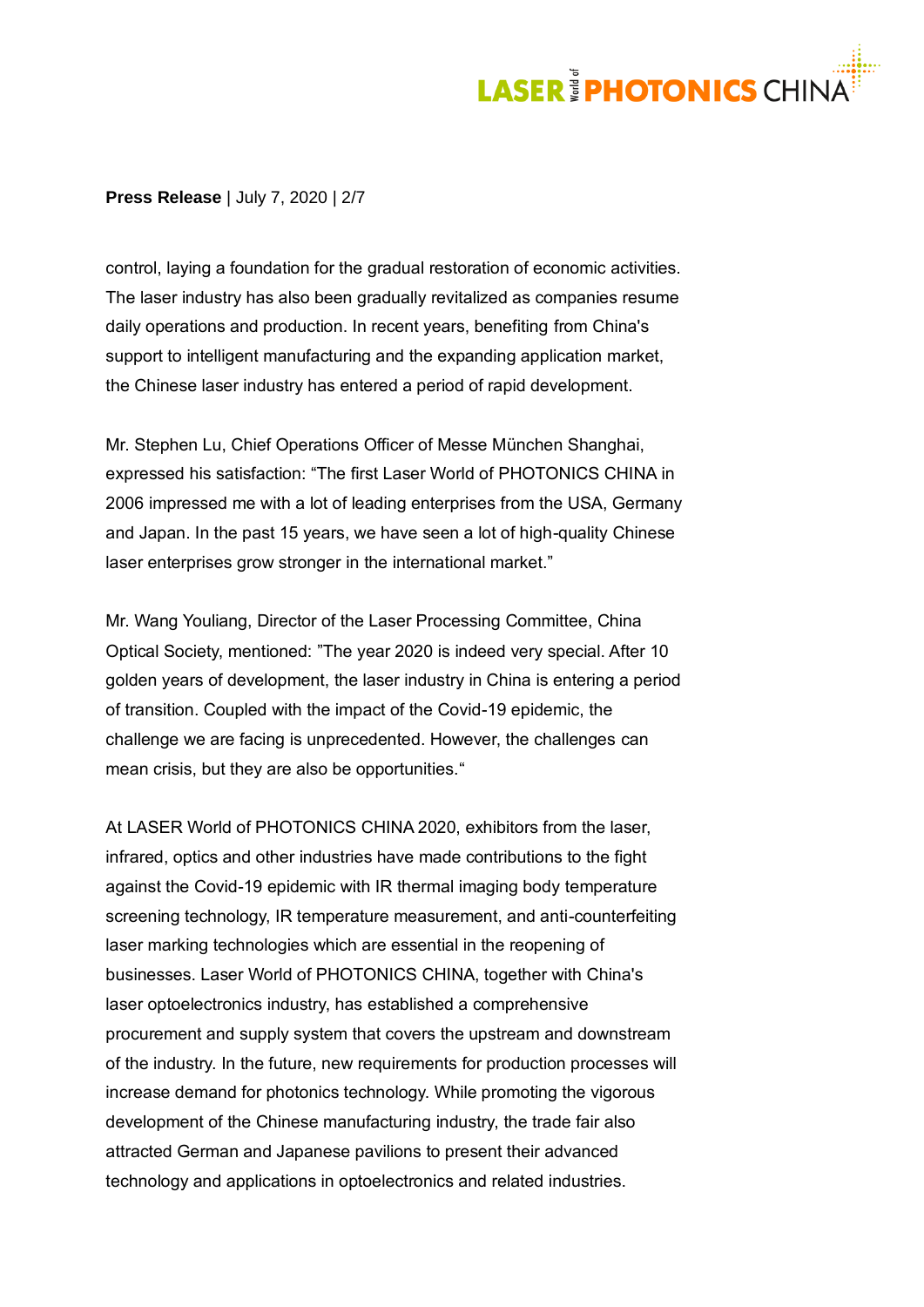### **LASER<sup>#</sup>PHOTONICS** CHIN

#### **Press Release** | July 7, 2020 | 3/7

**Industry Leaders with Innovative Products and Solutions in Shanghai** The visitors enjoyed a fruitful exhibition. Today, seven major new infrastructure construction domains, such as new energy, 5G, intercity highspeed railway and urban rail transit, are in a crucial stage. Related laser applications are faced with huge opportunities and challenges. At the trade fair, TRUMPF, Hans, HG Laser, Penta Chutian, Stäubli, Pretzter, Hymsun, Coherent, Newport, IPG, Raycus, Laserline, nLight, Ruilayse, Amplitude, Ekspla, Lumentum, Torchlight, JPT, Olympus, Konica Minolta, Edmund, Hamamatsu, Yongxin, CASTECH, Mitutoyo, Celera, Renishaw, PI, Baumer, ON Semiconductor, Baidu Cloud, Keyence, Allied Vision, Basler, DAITRON, Vieworks, LUSTER, Daheng, Huaray and other leading brands displayed their innovative products and solutions.

Huang Zhe, General Manager, Business Division, TRUMPF said: "However, TRUMPF, as a multinational company, has tried its best to keep the supply chain going. TRUMPF was fortunate enough to be part of LASER CHINA since its first opening. The exhibition is a very good platform for our customers to learn about the latest technology and solutions. It is also an important opportunity for us to learn from and help each other, which can be a booster for market development. I believe there are still many options and there is a long way to go for the laser industry and its development in China."

Liu Bo, General Manager, Newport Optoelectronics Technology (Wuxi) Co., Ltd., China, stated: "Newport has exhibited in LASER CHINA for many years. We believe that it is one of the most important exhibitions in the photoelectric industry in China. It provides a platform for very extensive and in-depth exchanges. Many of our customers and suppliers will participate in the exhibition every year. LASER CHINA has contributed a lot of high-quality trade opportunities for us, and helped us find potential customers in China. With the support of new customers, our business has grown in China. I think LASER CHINA is a very important exhibition for Newport."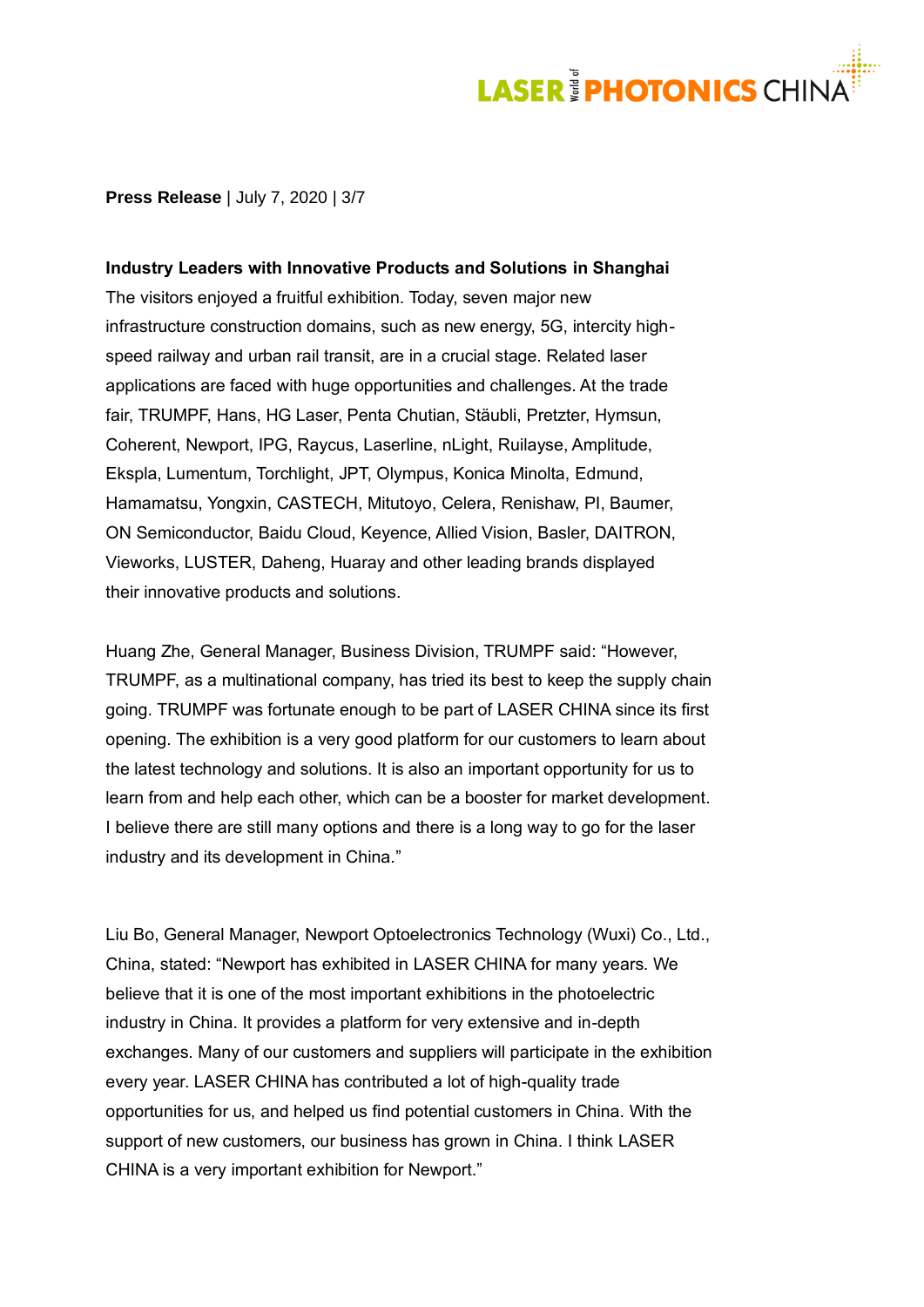### **LASER<sup>3</sup>PHOTONICS** CHIN

**Press Release** | July 7, 2020 | 4/7

### **Exhibition of Innovative Products Made in China Revitalizes the Photonics Industry**

LASER World of PHOTONICS CHINA 2020, under the theme of "Intelligent light manufacturing", had a strong focus on applications. Lots of new products were released at the exhibition, many of which are used in fields like new energy, automotive, Lidar, bio-photoelectric, medical, 5G, AIsupported processing and 3C electronics. At the trade fair, the exhibits fully demonstrated the vitality of the optoelectronics industry's recovery.

Chinese companies play a key role in China's laser industry. Leading Chinese fiber laser manufacturers such as Raycus, semiconductor laser manufacturers like Everbright, and system integrators such as Han's Laser and HG Laser and PENTA Laser prove that China is gradually changing from a user to developer and manufacturer.

Li Jie, Deputy General Manager, Wuhan Raycus Fiber Laser Technology Co., Ltd said: "Raycus has been established for nearly thirteen years. These years have seen the rapid development of the Chinese laser industry in both market size and technology. I remember when I first participated in 2009, the exhibition was basically filled with foreign laser manufacturers. There are very few Chinese exhibitors. But with the development in recent years, I feel that China's laser technology has greatly improved and is able to compete in the international market. I hope that LASER CHINA will continue to promote the industry, and I wish LASER CHINA more successes in the future."

Wu Rangda, General Manager, PENTA LASER (Wenzhou), commented: "This is the fifteenth time Penta have participated in LASER CHINA, which means we haven't missed a single year. There are many benefits in our participation. Not only can we learn about advanced products and technologies from Chinese and foreign counterparts, but also our customers in Shanghai and East China are all here. They can visit our booth to find out about our latest R&D projects. Penta has always made LASER CHINA the venue to release our latest R&D project,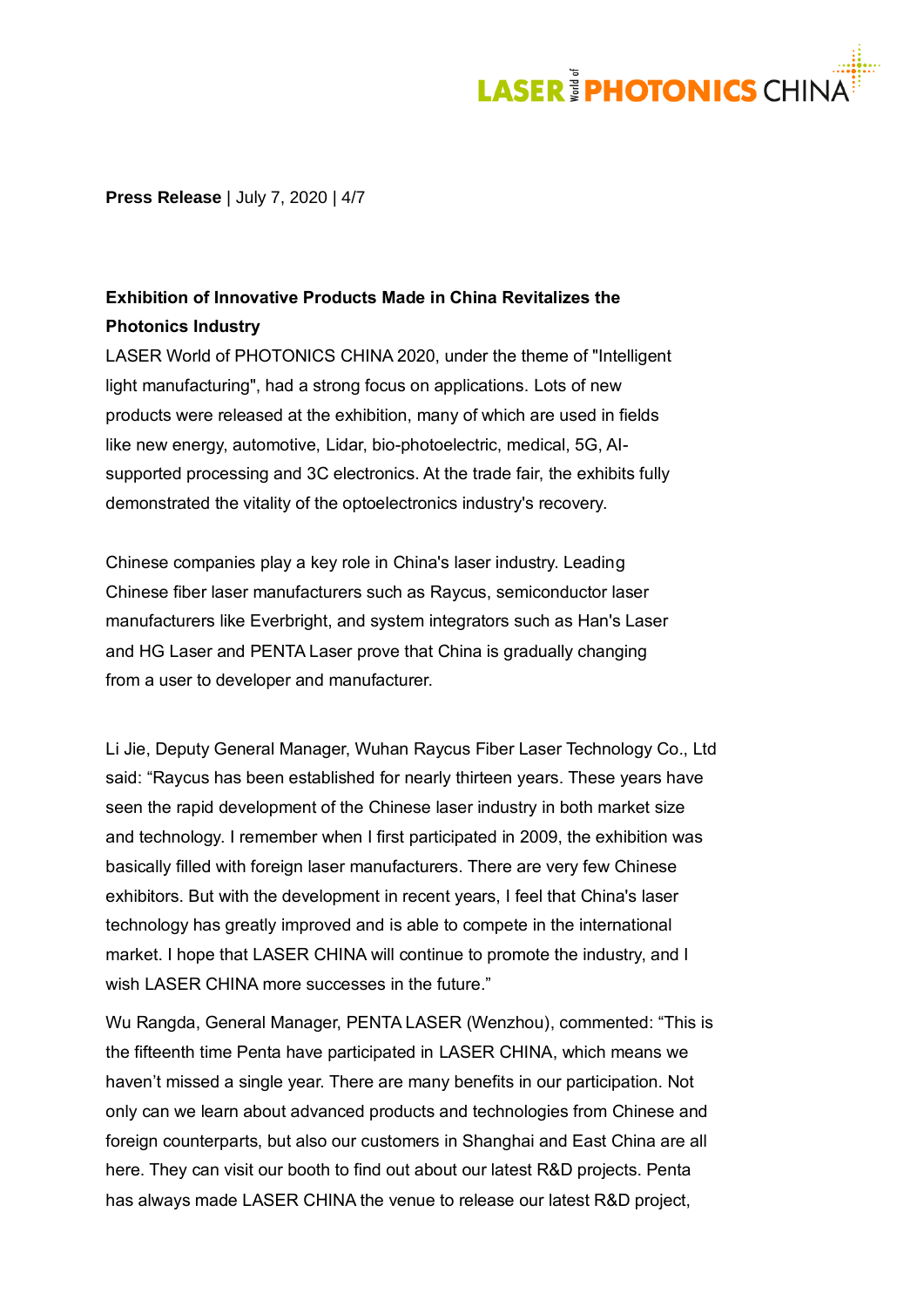# **LASER<sup>3</sup> PHOTONICS** CHIN

### **Press Release** | July 7, 2020 | 5/7

and the results have been satisfactory. I think LASER CHINA is the largest and best trade fair in China's laser industry, and it has played a very positive role in market promotion."

At the same time, VisionChina (Shanghai) 2020 brought together outstanding machine vision brands and companies at home and abroad, including machine vision platforms with innovative products, high-tech and solutions. LASER World of PHOTONICS CHINA, productronica China and electronica China were held at the same time, and extended the scope of machine vision applications, especially in intelligent light manufacturing and innovative electronics manufacturing.

### **There are 97 Conferences with In-depth Communication between Industry, R&D and Science, Cloud Exhibition Breaks Boundaries**

Along with the exhibition, PHOTONICS CONGRESS CHINA and other online and offline conferences focused on hot topics in the industry, including laser processing, advanced lasers, optical technology, infrared imaging, Lidar, laser safety, and beam analysis, making it a comprehensive exhibition of the laser and optoelectronics industries. The conferences closely connected the industry, R&D and scientific communities. The offline conference attracted a total of 2678 onsite visitors and online visitors (including the audience of Vision China). The conferences implemented all possible safety measures, including distanced seating and face masks, throughout the meeting to ensure the safety of the audience.

Chu Junhao, Academician, Shanghai Institute of Technical Physics, Chinese Academy of Sciences: "Since the 1990s, the infrared technology in China has been developing very rapidly. Many small enterprises have grown big and strong. The Chinese market leaders have even become international leaders. LASER CHINA 2020 attracted many high-quality exhibitors to communicate with each other and jointly promote the rapid development of the infrared industry."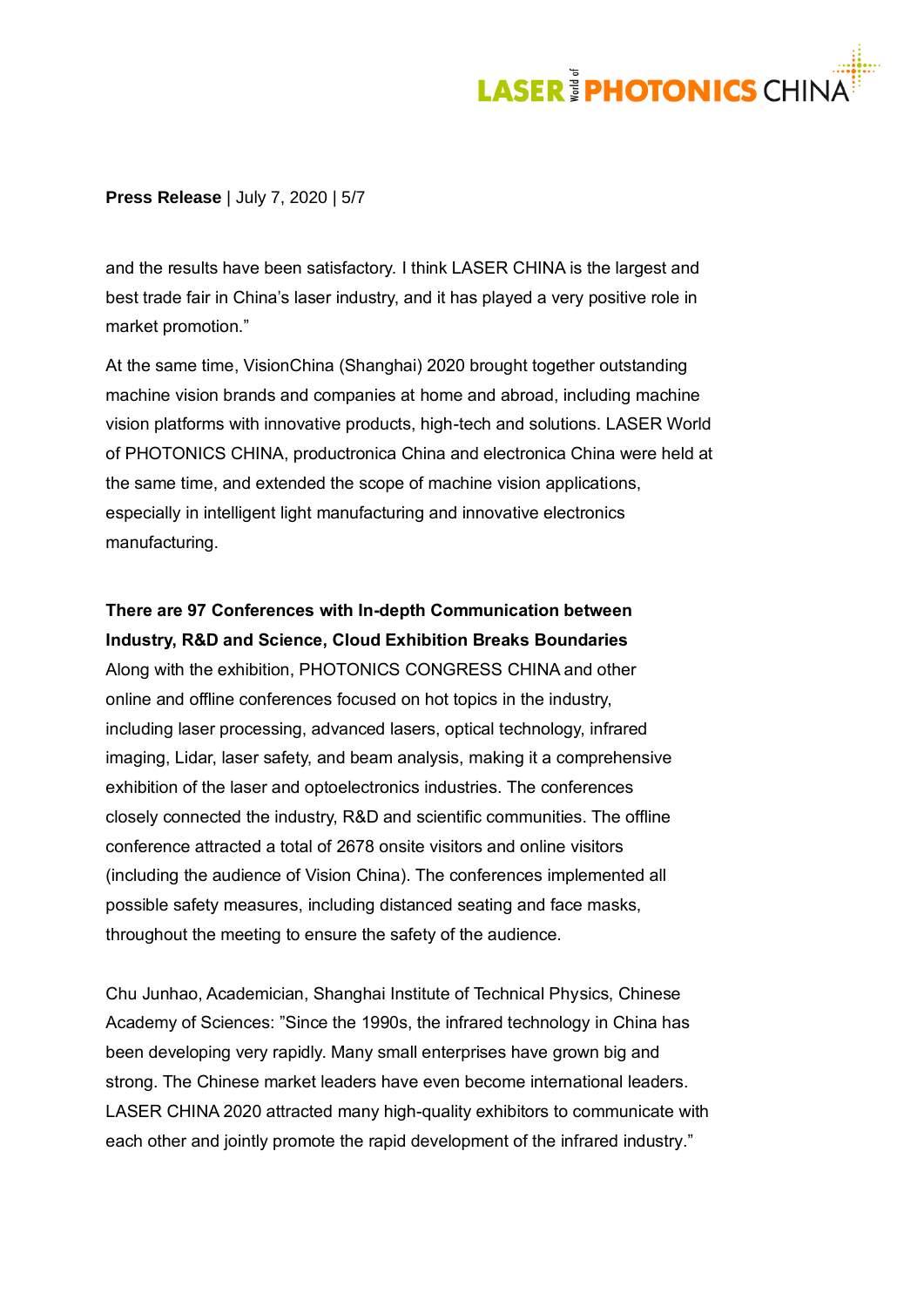# **LASER<sup>3</sup>PHOTONICS** CHINA

#### **Press Release** | July 7, 2020 | 6/7

Moreover, for the overseas visitors who could not come to the exhibition in person, LASER World of PHOTONICS CHINA 2020 provided online access to the conference. LASER World of PHOTONICS CHINA 2020 also built an "online exhibition hall" for product display and exhibitor-visitor interaction.

Mareile Kaestner, Exhibition Group Director at Messe München concluded: "There were many obstacles to overcome this year. We are all the more pleased about the great success of LASER World of PHOTONICS CHINA 2020."

The next LASER World of PHOTONICS CHINA 2021 will return to the Shanghai New International Expo Center on March 17-19, 2021.

#### **About LASER World of PHOTONICS CHINA**

Since it was founded in 2006, LASER World of PHOTONICS CHINA has become the leading photonics exhibition in Asia. The trade fair's growing visitor numbers year after year demonstrate the leading role of LASER World of PHOTONICS CHINA as well as the market's strong belief in this industry. LASER Word of PHOTONICS CHINA will showcase the entire spectrum of five categories: Lasers and Optoelectronics, Optics and Manufacturing Technology for Optics, Laser Systems for Production Engineering, Imaging, Optical Metrology and Quality Assurance. The next exhibition will take place at the Shanghai New International Expo Center (SNIEC) on March 17-19, 2021. [https://www.world-of-photonics-china.com](https://www.world-of-photonics-china.com/)

#### **Messe München**

Messe München is one of the leading exhibition organizers worldwide with more than 50 of its own trade shows for capital goods, technology, construction & real estate, as well as consumer goods & lifestyle. Every year, a total of over 50,000 exhibitors and around three million visitors take part in more than 200 events at the exhibition center in Munich, at the ICM – Internationales Congress Center München and the MOC Veranstaltungscenter München as well as abroad. Together with its subsidiary companies, Messe München organizes trade shows in China, India, Brazil, Russia, Turkey, South Africa, Nigeria, Vietnam and Iran. With a network of associated companies in Europe, Asia, Africa and South America as well as around 70 representations abroad for over 100 countries and regions, Messe München has a global presence.

The leading international trade fairs of Messe München are all FKM-certified, i.e. exhibitor and visitor numbers and the figures for exhibition space are collected in line with agreed standards and